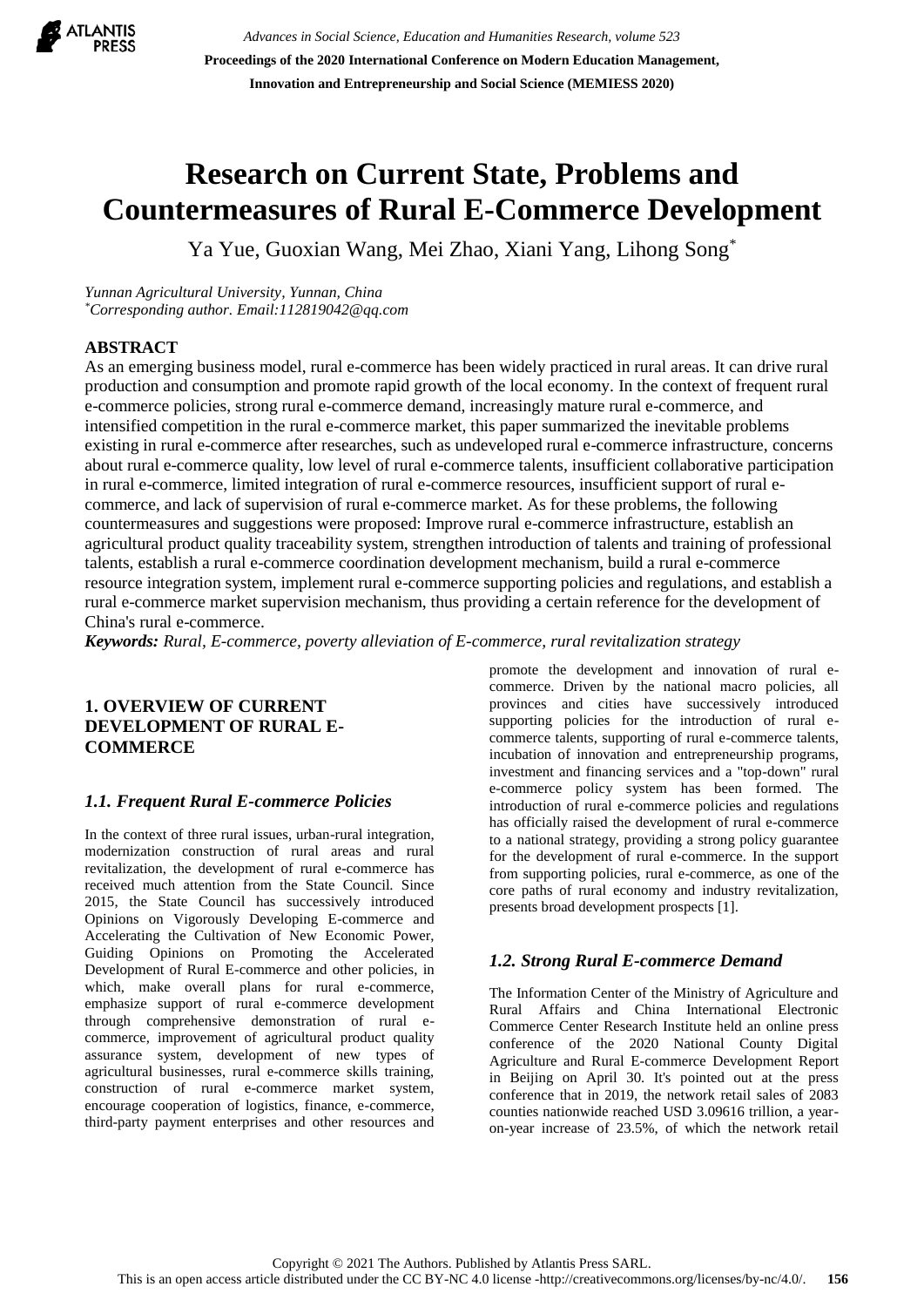sales of 832 impoverished counties reached RMB 107.61 billion, a year-on-year increase of 31.2%; The network retail sales of country agricultural products reached RMB 269.31 billion, a year-on-year increase of 28.5%, of which the network retail sales of agricultural products in 832 impoverished counties were RMB 19.08 billion, a year-onyear increase of 23.9%. Demand-side data and information are increasingly becoming a new kinetic energy for supply-side structural reforms and the reconstruction of the agricultural industry chain, supply chain, innovation chain, and value chain is accelerating. As rural e-commerce entrepreneurship environment, logistics system, support policies, guarantee mechanism, talent training and operation system get better, the development level of rural e-commerce has increased significantly, and the network retail sales of rural e-commerce have shown a rising trend year by year. For consumers of "network goods going to the countryside", affected by commodity prices, styles, product systems, service quality, shopping convenience and other factors, e-commerce is impacting rural consumers' traditional consumption concepts and changing their consumption habits and consumption structure. Consumers can buy agricultural and sideline products, specialty products, clothing, health care products, etc. from all over the country while staying indoors, so the rural ecommerce has a strong appeal to rural consumers. While driving the consumption needs of consumers of "network goods going to the countryside", the rural e-commerce also stimulates the consumption of rural consumers and generates huge consumption potential. The rural ecommerce presents the characteristics of diversified demands, frequent demands, and rich demands, so a large number of potential customers have been accumulated for the development of rural e-commerce.

# *1.3. Increasingly Mature Rural E-commerce*

In a few swift years, China's rural e-commerce "from scratch" has gone through the rural e-commerce start-up stage, the rural e-commerce development stage and the rural e-commerce prosperity stage, and the current development has been increasingly mature. In the rural ecommerce start-up stage, rural e-commerce startups represented by 51ganjie.com became the "leaders" in the early development of rural e-commerce through building the rural e-commerce ecosystem. During this period, China's rural e-commerce was still blank and rural logistics distribution, e-commerce services, and localization services were still in the exploratory stage. Under the guidance of the central government's macro policies, domestic rural e-commerce entered a development stage. At this stage, rural e-commerce demonstration counties and villages rose rapidly and spread to surrounding cities and counties, rural ecommerce ushered in a new wave of development, and an increasing number of financial institutions, agriculturerelated training institutions, rural e-commerce operating enterprises, e-commerce outsourcing service providers and others joined the rural e-commerce market, thus providing

reserve of talents, logistics distribution and service support for the development of rural e-commerce. The government also began to continuously invest capital to improve the construction of rural e-commerce logistics, communications, transportation and other infrastructure, thus promoting the expansion of the rural e-commerce market share. Affected by the development of rural ecommerce branding, rural e-commerce entered a prosperity stage. During this period, the development of rural e-commerce presented characterized, branded and professional characteristics, the relationship between rural e-commerce and industrial development, rural economic construction was constantly strengthened. Relying on the radiation effect of rural e-commerce, it was infiltrated into all aspects of rural economy, industry, agricultural product brand building and market operation, thus providing a stable and harmonious operating environment for the development of rural e-commerce, and forming an increasingly mature rural e-commerce development system.

# *1.4. Intensified Competition in the Rural Ecommerce Market*

With the prosperity of the rural e-commerce market, the rural e-commerce market has ushered in more intense competition [3]. Macrocosmically, rural e-commerce platforms represented by Rural Taobao, JD Rural Ecommerce, and Suning Commerce currently account for most of the market share, while Rural Taobao presents a situation of "one superpower and many powers" and becomes the core force of the rural e-commerce market. While the rural e-commerce market shows strong development potential, the rural e-commerce market has also become the focus of competition among rural ecommerce enterprises. Rural e-commerce enterprises have built rural e-commerce demonstration counties, demonstration villages, and service image stores to expand their coverage in the rural e-commerce market; microscopically, the operation entities represented by startups in various rural e-commerce segments, regional rural e-commerce platforms, and rural e-commerce platform product brands, will also face severe competition trends. Such enterprises and brands often adopt differentiated competitive strategies when participating in market competition, focus on competition in a certain segment of the rural e-commerce market, and have formed different rural e-commerce ecosystems and personalized market deployment schemes around their respective development advantages. In the context of growth of the rural e-commerce market, demand growth, policies support and the continuously open and bring rural ecommerce environment, rural e-commerce enterprises have begun to focus on market operation models and innovation in the rural e-commerce ecosystem to cope with the increasing market competition in the future.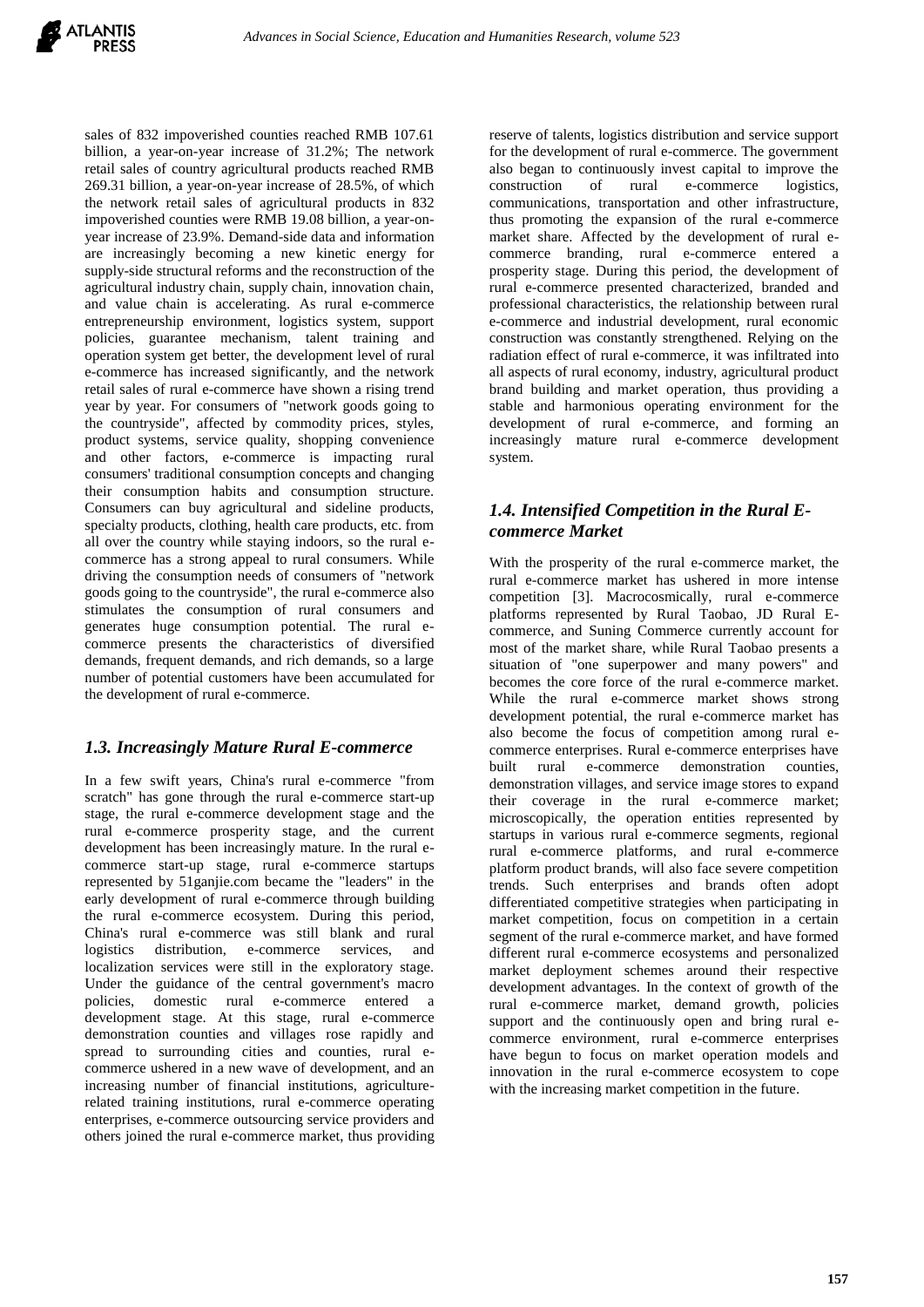

## **2. CURRENT PROBLEMS**

#### *2.1. Undeveloped Rural E-commerce Infrastructure*

After years of exploration and development, the rural ecommerce market has achieved notable results in the construction of rural e-commerce service outlets and the rural e-commerce ecosystem. But due to limited capital, geographical environment constraints and other factors, the development of rural e-commerce has some defects in information communication and logistics distribution network construction. It's more difficult for many villagers to enjoy high-quality and excellent e-commerce services, and there is still poor traffic environment and poor road conditions in some areas, thus seriously affecting the distribution and transportation of goods, so that not only the development of rural e-commerce is restricted, but also service experience of rural customers is influenced.

#### *2.2. Concerns about Rural E-commerce Quality*

The quality of agricultural and sideline products is a serious problem in the development of rural e-commerce at this stage. How to improve the quality of agricultural and sideline products and ensure the quality safety of agricultural and sideline products becomes an important issue concerned by current rural e-commerce enterprises. Different from the agricultural and sideline products circulating on the physical market, the agricultural and sideline products planted and produced by farmers lack quality supervision and there is no clear quality control system, so that the quality of agricultural and sideline products can't be effectively controlled. Once some agricultural and sideline products with quality problems come into the market, serious food safety problems may be caused and hidden food safety risks may be generated.

## *2.3. Low Educational Level of Rural E-Commerce Talents*

At this stage, most of the rural e-commerce employees are mainly rural farmer entrepreneurs, who have a low degree of education, and different degrees of quality, professional ethics, and professional skills. Most of them will work upon simple e-commerce knowledge training, so that the rural e-commerce transaction processing and after-sales service needs can't be met and then service quality and satisfaction will be directly affected. With the participation of college student entrepreneurs in rural e-commerce, the current situation of the various educational levels of rural e-commerce talents has been improved to some extent. However, due to the lack of professional skills training, operation guidance, and technical support, the problem of

low level of talents in rural e-commerce is still widespread.

## *2.4. Insufficient Collaborative Participation in Rural E-commerce*

In its development, the rural e-commerce has formed a rural e-commerce ecosystem with a complete system and a rigorous framework. In the rural e-commerce ecosystem, it includes both rural e-commerce platforms and buyers, sellers, middlemen, manufacturers, suppliers and other rural e-commerce transaction entities, and related enterprises such as rural e-commerce training institutions, financial service institutions, investment and financing institutions, business consulting institutions, operating institutions, and outsourcing service institutions. However, affected by the imperfect operation mechanism and development model, the rural e-commerce ecosystem lacks effective connections, and there are the phenomena of disconnections between some commercial entities, which can easily affect the overall operation of the rural ecommerce ecosystem.

# *2.5. Limited Resource Integration of Rural Ecommerce*

The integration of advantageous resources in the development of rural e-commerce is of great significance to the construction of rural e-commerce ecological system and the connotative development of rural e-commerce. In the exploration of the development of rural e-commerce, some regions have developed unique forms of e-commerce resource integration forms based on their own characteristics, which has driven the improvement of the rural e-commerce development level. For most regions, the forms of rural e-commerce resource integration are relatively passive, most of which enter the rural ecommerce market under the passive guidance of policies and lack active participation, with the limitations of single rural e-commerce resource integration mode, low level of resource integration, etc., which are not conducive to the coordinated and sustainable development of rural ecommerce.

#### *2.6. Insufficient Support of Rural E-commerce*

Over the years, the state has promoted lots of rural ecommerce support policies, the content of which involves talent training, industry development, logistics distribution system construction, cross-border export trade, investment and financing support, etc., with a relatively wide policy coverage, and has also proposed many rural e-commerce support countermeasures. However, in the aspect of policy implementation, there are difficulties such as many implementation restrictions, long implementation cycle, and large investment scale. It is difficult for the rural e-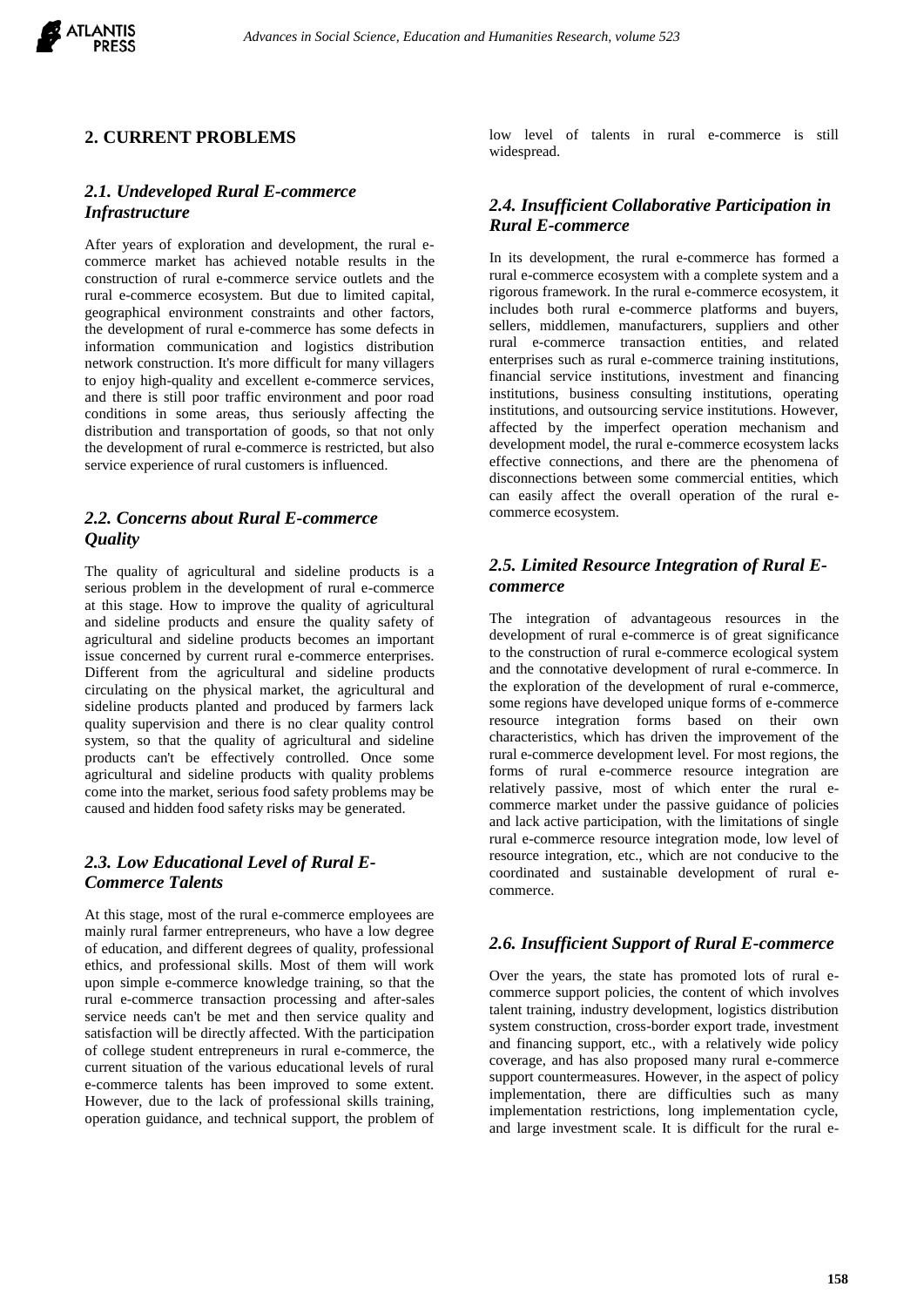

commerce support to "settle the matter at one go", and it is also difficult to improve the rural e-commerce service level fundamentally, affecting the operation and development of rural e-commerce.

## *2.7. Lack of Market Supervision of Rural Ecommerce*

The market supervision of rural e-commerce has its particularity. In the face of the characteristics of diversified transaction entities, diverse transaction categories and flexible transaction time in the rural ecommerce market, it is difficult to adopt the traditional market supervision means to manage and control the rural e-commerce market. To realize the supervision of the rural e-commerce market, it not only needs the coordination in terms of technology, management, talent and process, but also needs to strengthen the management and control of the transaction process and actively identify the risks and hidden dangers that may exist in the operation of the rural e-commerce market to cope with the market supervision problems. Presently, the domestic rural e-commerce is still at the preliminary development stage in terms of market supervision, and the rural e-commerce market supervision mechanism and supervision modes are still not mature.

### **3. COUNTERMEASURES AND SUGGESTIONS**

#### *3.1. Improve Rural E-commerce Infrastructure*

Improve the rural e-commerce infrastructure from aspects of warehousing, logistics distribution, cargo transportation, and information communication. On the warehousing level, surrounding the rural e-commerce clusters, rural ecommerce industrial parks, and rural e-commerce demonstration villages, establish standardized warehousing centers to meet the needs of the operation of the rural e-commerce market; on the logistics distribution level, establish rural-commerce service stations also with rural e-commerce clusters, industrial parks, and demonstration villages as the core to guarantee the firsttime logistics distribution to solve the problem of the "last kilometer of logistics distribution"; in the aspect of information communication, strengthen the coverage of the rural e-commerce information communication facilities to provide a foundation for the construction of rural ecommerce infrastructure.

# *3.2. Establish an Agricultural Product Quality Traceability System*

Guided by the establishment of a traceable agricultural product quality management and control system, improve the special management system of the rural e-commerce agricultural product quality traceability system, and identify the construction principles, management mechanism and implementation requirements of the rural e-commerce agricultural product quality traceability system. With the national agricultural product quality management system as the basis, in combination with the specific environment of the rural e-commerce market circulation, design perfect agricultural product quality traceability evaluation indicators, and realize the agricultural product traceability management through the unified agricultural product identification management, testing code, and testing process management.

# *3.3. Strengthen Talent Introduction and Professional Talent Training*

Adopt the rural e-commerce talent training strategy of "bringing in" and "going global". On the "bringing in" level, through the introducing of well-known rural ecommerce enterprise operation talents, management talents, technical talents, etc., to go to rural e-commerce demonstration villages and rural e-commerce parks for operation training and entrepreneurship guidance to enable rural e-commerce operators to contact the advanced concepts and development ideas in time and optimize the service process; on the level of "going global", with the training of rural e-commerce leaders and rural e-commerce technical backbones and so on as the target, organize them to go to domestic excellent rural e-commerce parks to conduct empathic learning and rural e-commerce operation experience exchange and share to train and improve the professional level of rural e-commerce talents.

#### *3.4. Establish a Collaborative Development Mechanism of Rural E-commerce*

According to the characteristics of each component of the rural e-commerce ecosystem, in combination with the business characteristics and needs of each entity, establish a rural e-commerce collaborative development mechanism with rural e-commerce platforms, buyers, sellers, middlemen, manufacturers, suppliers and rural ecommerce training institutions, financial service institutions, investment and financing institutions, business consulting institutions, operating institutions, and outsourcing service institutions as core, identity the collaborative development goals and management principles of the rural e-commerce ecosystem, and establish standardized and perfect rural e-commerce collaborative development modes to adapt to the development needs of different rural e-commerce entities.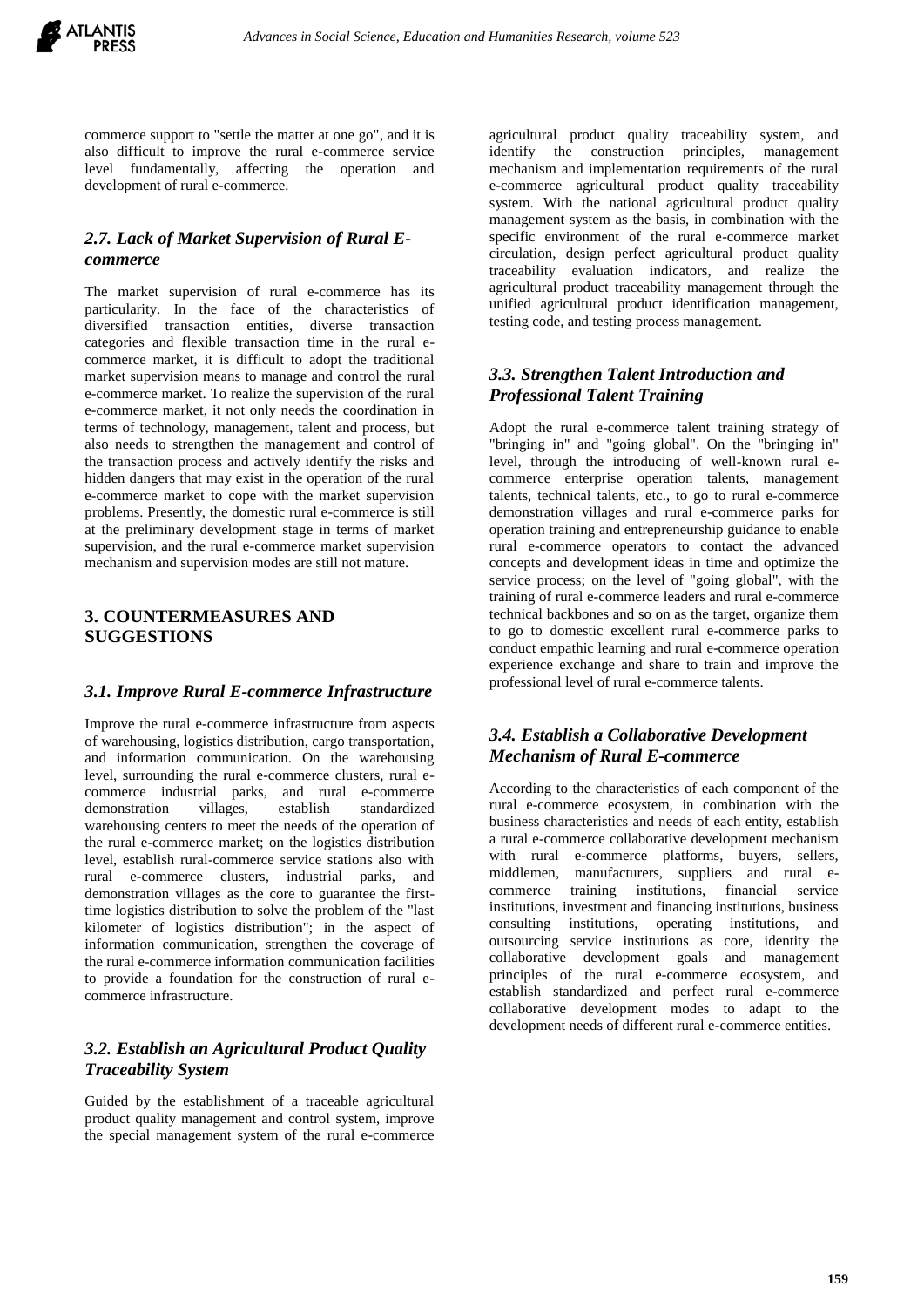

## *3.5. Construct a Rural E-commerce Resource Integration System*

With the common development and common progress of all stakeholders of rural e-commerce as the core, construct a rural e-commerce resource integration system with rich systems and diversified types, and conduct the dovetailing between the rural e-commerce platforms and relevant resources according to the respective development advantages of rural e-commerce platforms, financial enterprises, consulting enterprise, and operating enterprises and so on. Formulate targeted resource integration measures and guarantee and support policies to support some excellent midstream and downstream enterprises in the rural e-commerce field to reduce their development concerns and promote the in-depth integration of rural e-commerce information flow and resource flow.

# *3.6. Implement Rural E-commerce Support Policies and Regulations*

With national macro policy as the guidance, surrounding talent development, infrastructure construction, innovation and entrepreneurship support, rural industrial development and e-commerce dovetailing and so on, formulate supporting rural e-commerce policies and regulations in all cities and counties, implement relevant responsible persons, implement rural e-commerce development performance appraisal system, and identify the rural ecommerce development indicators in all regions to ensure the progress and level of rural e-commerce development [4].

# *3.7. Establish a Rural E-commerce Market Supervision Mechanism*

Based on the four aspects of technology, management, talent and process, establish a rural e-commerce market supervision mechanism. On the technical level, strengthen the development and application of new technologies, and apply advanced rural e-commerce market operation and management means for market supervision. On the management level, organize professional market management teams, inspection teams and appraisal teams to supervise the healthy degree of the operation of rural ecommerce market. On the talent level, equip professional rural e-commerce market supervision talents to supervise the logistics, market circulation, distribution and product quality of rural e-commerce; in the aspect of process, sort out the rural e-commerce market supervision process again to adapt to the market supervision needs.

# **4. CONCLUSION**

Rural e-commerce is gradually developing towards clustering, new retail, branding, informatization, as well as localization and living. The development of rural ecommerce can better solve the contradictions between the "small household farmers and the big market" in the current situation of agriculture in China and solve the problems existing in the rural e-commerce development process, and can increase the competitiveness of the rural economy and promote the development of rural revitalization strategies.

## **ACKNOWLEDGMENT**

**Fund Project:** Funding Projects:1. Yunnan Province Major Science and Technology Special Project (202002AE090010);2.Yunnan Province Major Science and Technology Special Project First Level Sub-project(202002AD080002- 05);3.Yunnan Agricultural University Social Science Young and Middle-aged Project(2019SK10);4.Yunnan Province Department of Education Project(2019J0160).

About the Author: YUE Ya, female, Yi nationality, School of Economics and Management, Yunnan Agricultural University, master's degree, research direction: Ecommerce; Corresponding author: SONG Lihong, female, Han nationality, School of Economics and Management, Yunnan Agricultural University, Ph.D., research direction: the public sector human Resource management, human resource performance management.

## **REFERENCES**

[1] Qianren ZHANG, Lichun YIN. Literature Review of Chinese Rural E-commerce Development Status [J]. Journal of Anhui Agricultural Sciences, 2016 (10): 239- 241.

[2] Tiancheng XIE, Zulin SHI. The Development Status, Existing Problems and Countermeasures of Rural E-commerce [J]. Modern Economic Research, 2016 (11): 40-44.

[3] Zhaoyang LU. The Poverty Alleviation Effects of Agricultural Products Geographical Indication in Agricultural Products Online Retailer Development [J]. China Business and Market, 2018, 32 (03): 16-26. [4] Min ZHAO, Xin YAO, Yiyi WANG. Research on the Innovation of Online Retail Supervision Model